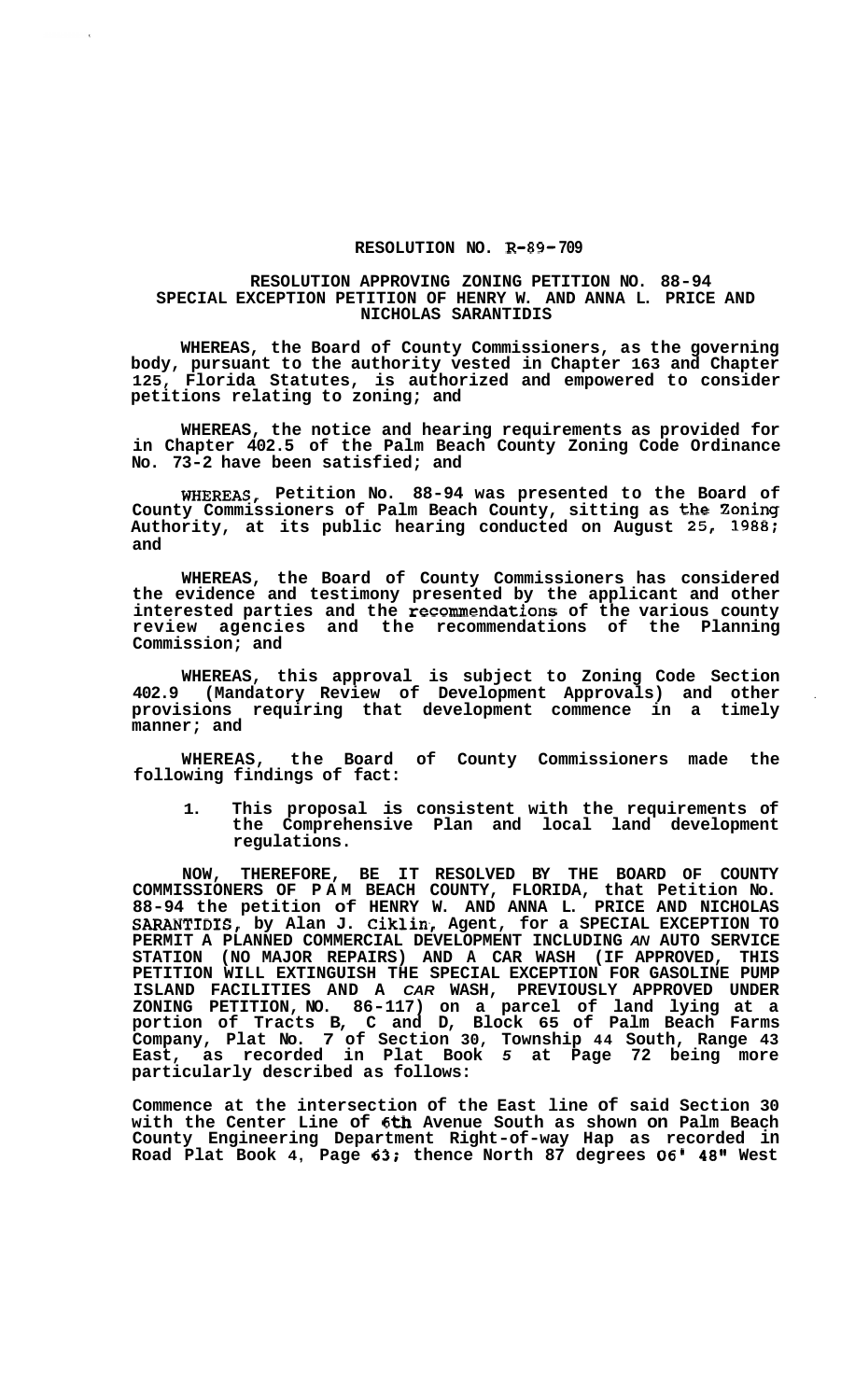**along said centerline for 25.0 feet: thence South 02 degrees 09' 20'' North 54.00 feet to the Point of Intersection of the South Right-of-way line of 6th Avenue South and the West Right-of-way line of Congress Avenue and the Point of Beginning of the following described parcel of land: thence continue South 02 degrees 08' 20" West Right-of-way line of Congress Avenue for 221.56 feet to a point on the North line of the South 3.5 feet of said Tract C; thence North 87 degrees 02' 47" West along said North line of the South 3.5 feet of Tract C for 107.40 feet: thence South 51 degrees 31' 13" West for- 56.35 feet to a point on the South line of the North 33.79 feet of said Tract D; thence North 87 degrees 02' 47" West along said South line of the North 33.79 feet of said Tract D for 157.16 feet, to a point on the West line of Said Tract D, said point being 33.79 feet South of the Northwest corner of said Tract D: thence North 02 degrees 08' 35" East along the West lines of said Tracts B, C and D for 258.49 feet to a point on the South Right-of-way line of 6th Avenue South as per Right-of-way dedication shown in Title Commitment No. FAC 696696, by First American Title Company of Florida, Inc.: thence South 87 degrees 06 feet 48" East along said Right-of-way line of 6th Avenue South for 307.31 feet to the Point of Beginning, being located on the southwest corner of the intersection of Congress Avenue (SR 807) and Sixth Avenue South, in a CG-GENERAL COMMERCIAL Zoning District, was approved as advertised, subject to the following conditions:** 

- **1. Prior to certification, the site plan shall be amended to indicate the following:** 
	- **a. The required perimeter landscape strip along the entire west property line.**
	- **b. The required perimeter landscape strip along the entire south property line.**
	- **c. Relocation of all non-landscape items out of required landscape areas.**
- **2. The site plan shall be amended to indicate that the western 82 feet of the property is to remain undeveloped and shall be subject to future review by the Board of County Commissioners.**
- **3. The application and engineering plans, calculations, etc. to construct well and/or septic tank must be submitted to the Health Department prior to site plan approval (or prior to issuance of Building Permit for straight rezoning).**
- **4. The car wash facility shall have a water recycling system. There shall be no connection of this system to the septic tank.**
- *5.*  **Detailed engineering plans and drawings of water recycling system for the car wash facility shall be submitted to the Health Department prior to site plan**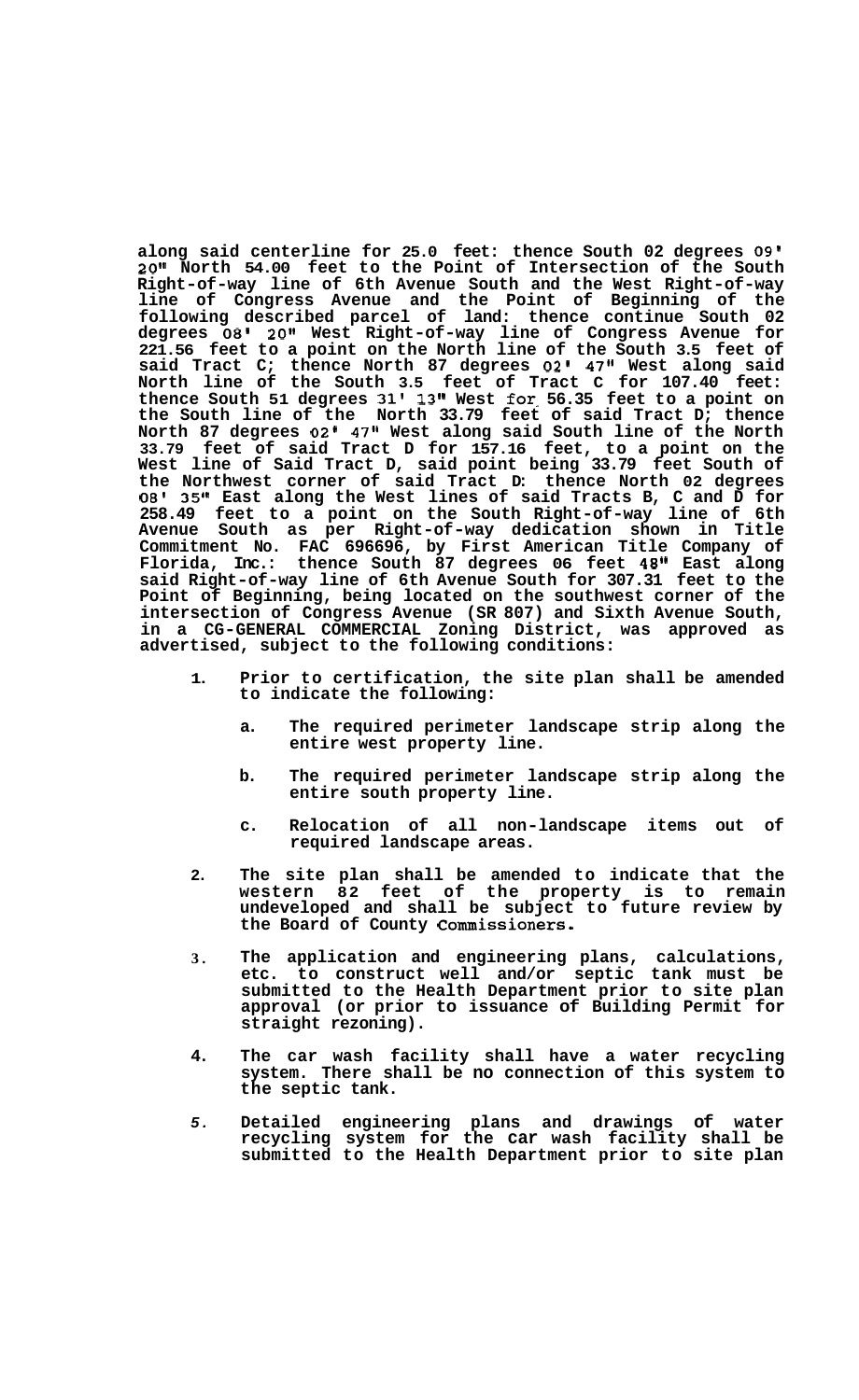**approval.** 

- **Storage system must be designed, constructed and operated according to all F.A.C. Chapter 17-61 and RCRA Subtitle I requirements. Plans must be submitted to and approved by ERM. 6.**
- **Registration notification must be submitted to DER at least 10 days prior to the commencement of construction activities.**  *7.*
- *8.*  **Written or verbal notification shall be provided to ERM at least 48 hours prior to tank installation.**
- **9. The -property owner shall provide discharge control and treatment for the stormwater runoff in accordance with all applicable agency requirements in effect at the time of the permit application. However, at a minimum, this development shall retain onsite the stormwater runoff generated by a three (3) year-one (1) hour storm with a total rainfall of 3 inches as required by the Permit Section, Land Development Division. In the event that the subject site abuts a Department of Transportation maintained roadway, concurrent approval from the Florida Department of Transportation will also be required. The drainage system shall be maintained in an acceptable condition as approved by the County Engineer. In the event that the drainage system is not adequately maintained as determined by the County Engineer, this matter will be referred to the Code Enforcement Board for enforcement.**
- **10. The developer shall design the drainage system such that storm water runoff from the parking areas and paved surfaced area shall be separate from those areas which may contain hazardous or undesirable waste from the proposed site.**
- **11. Within 90 days of approval of this project, the property owner shall convey to Palm Beach County by road right-of-way warranty deed for Sixth Avenue South**  - **71.5 feet from centerline and Congress Avenue** - **<sup>64</sup> feet from centerline free of all encumbrances and encroachments. Petitioner shall provide Palm Beach County with sufficient documentation acceptable to the Right of Way Acquisition Section to ensure that the property is free of all encumbrances and encroachments. Right-of-way conveyances shall also include "Safe Sight Cornersn where appropriate at intersections as determined by the County Engineer.**
- **12. The property owner shall pay a Fair Share Fee in the amount and manner required by the "Fair Share Contribution for Road Improvements Ordinancen as it presently exists or as it may from time to time be amended. The Fair Share Fee for this project presently**